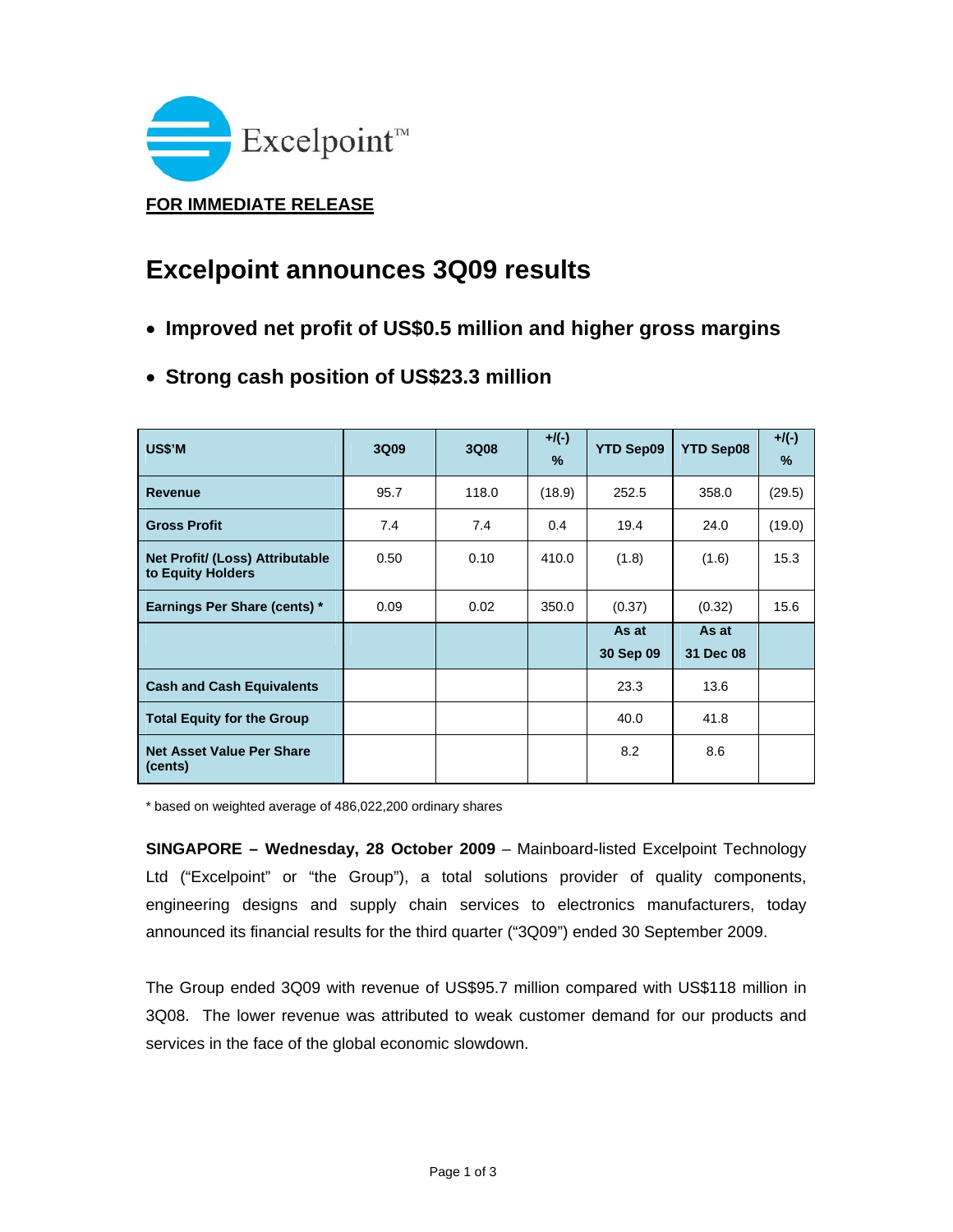Despite the lower revenue, the Group maintained gross profit of US\$7.4 million in 3Q09. A change in the products and services mix with a strategic focus on higher-margin businesses, saw an improvement in gross margins to 7.8% in 3Q09 from 6.3% in 3Q08.

As a result of effective cost containment measures and successful streamlining of businesses, total operating expenses – comprising sales and distribution costs, general and administrative expenses, other expenses and finance costs – were held in check at US\$6.8 million in 3Q09 as compared to US\$7.5 million in 3Q08, a decline of 9.3%. The Group was also able to lower its finance and banking charges due to better management of its working capital.

The prudent costs control measures translated into a net profit after tax of US\$0.5 million, a 410.0% increase in 3Q09 as compared with a net profit after tax of US\$0.1 million for the same period in 2008.

On the Group's balance sheet, stock balance was reduced to US\$30.3 million as at 30 September 09 from US\$46.3 million as at 31 December 08 as a result of more efficient inventory management. Trade debtors' balance increased to US\$49.6 million as at 30 September 09 from US\$43.6 million as at 31 December 08. Conversely, trade creditors' balance increased to US\$45.0 million as at 30 September 09 from US\$34.8 million as at 31 December 08.

The Group reduced its short-term interest bearing loans and borrowings from US\$27.7 million as at 31 December 08 to US\$15.8 million as at 30 September 09.

Cash flow used in operating activities for 3Q09 of US\$1.0 million was mainly due to increase in trade debtors and stocks, which was consistent with increased in revenue. Cash and cash equivalents of the Group increased to US\$23.3 million as at 30 September 09 from US\$10.9 million as at 30 September 08 due mainly to draw down on interest-bearing loan and borrowings.

Mr Albert Phuay, Chairman and Group CEO said, "2009 to date has been a dismal year for the electronics industry, carrying on from the waning electronic equipment demand towards the end of 2008 which in turn led to downward price pressures on electronic components.

While the recessionary conditions appear to have bottomed, the global economic recovery remains challenging.